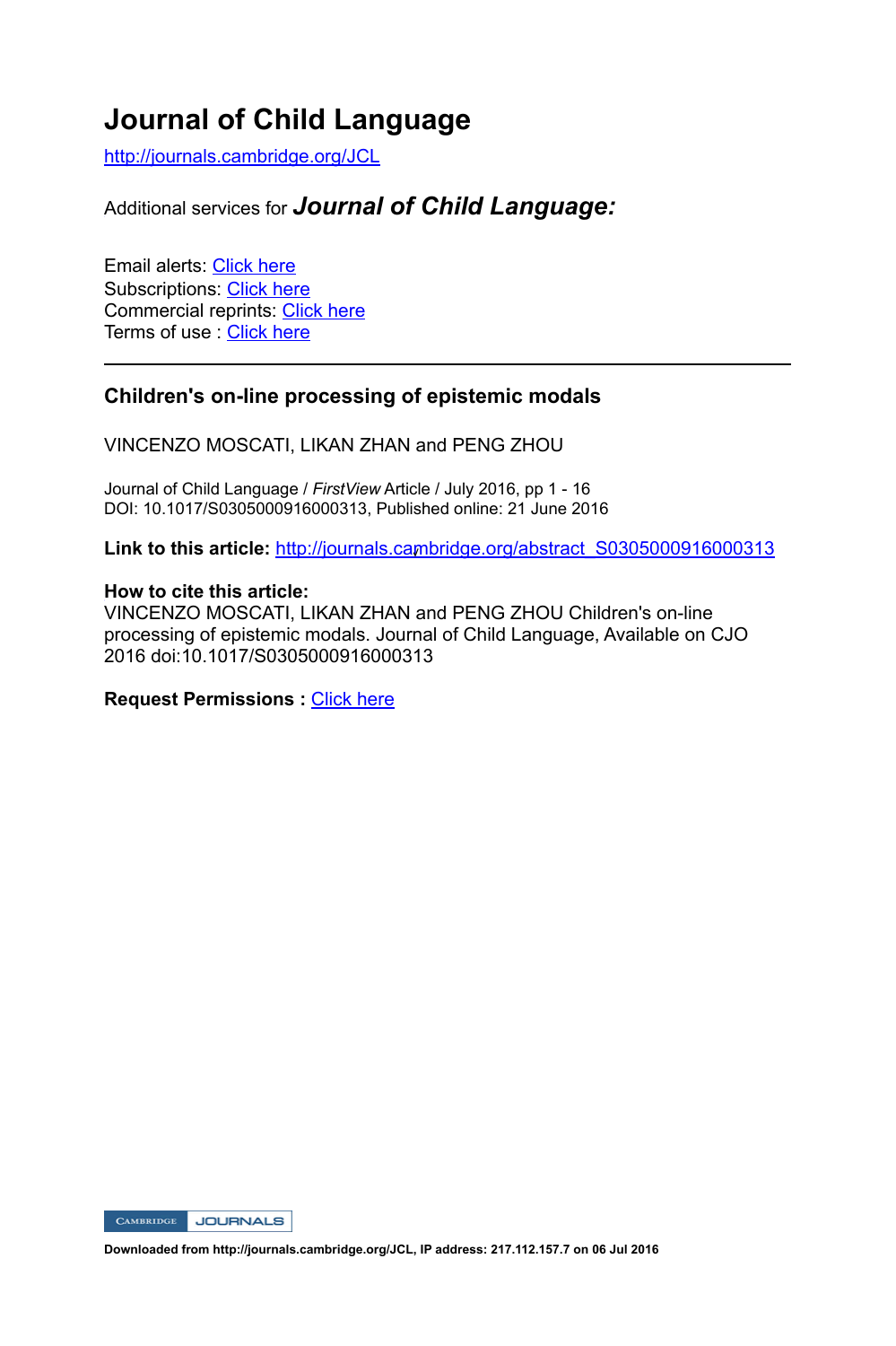7. Child Lang., Page 1 of 16. © Cambridge University Press 2016 doi:10.1017/S0305000916000313

# Children's on-line processing of epistemic modals\*

VINCENZO MOSCATI

University of Siena

# LIKAN ZHAN

Beijing Language and Culture University

AND

# PENG ZHOU

### Macquarie University

(Received 11 January 2016 – Revised 10 April 2016 – Accepted 19 May 2016)

ABSTRACT

In this paper we investigated the real-time processing of epistemic modals in five-year-olds. In a simple reasoning scenario, we monitored children's eye-movements while processing a sentence with modal expressions of different force (might/must). Children were also asked to judge the truth-value of the target sentences at the end of the reasoning task. Consistent with previous findings (Noveck, 2001), we found that children's behavioural responses were much less accurate compared to adults. Their eye-movements, however, revealed that children did not treat the two modal expressions alike. As soon as a modal expression was presented, children and adults showed a similar fixation pattern that varied as a function of the modal expression they heard. It is only at the very end of the sentence that children's fixations diverged from the adult ones. We discuss these findings in relation to the proposal that children narrow down the set of possible outcomes in undetermined reasoning scenarios and endorse only one possibility among several (Acredolo & Horobin, 1987, Ozturk & Papafragou,  $2015$ ).





<sup>[\*]</sup> We wish to thank Milena Romano for her help in recruiting and testing our young participants. This study is the result of the joint work of the authors, who equally contributed to the paper. For the sole purpose of the Italian academic system, V. Moscati is directly responsible for the 'Introduction' and the 'Method' sections. L. Zhan for 'Results' and 'Discussion' and P. Zhou for the 'Conclusion'.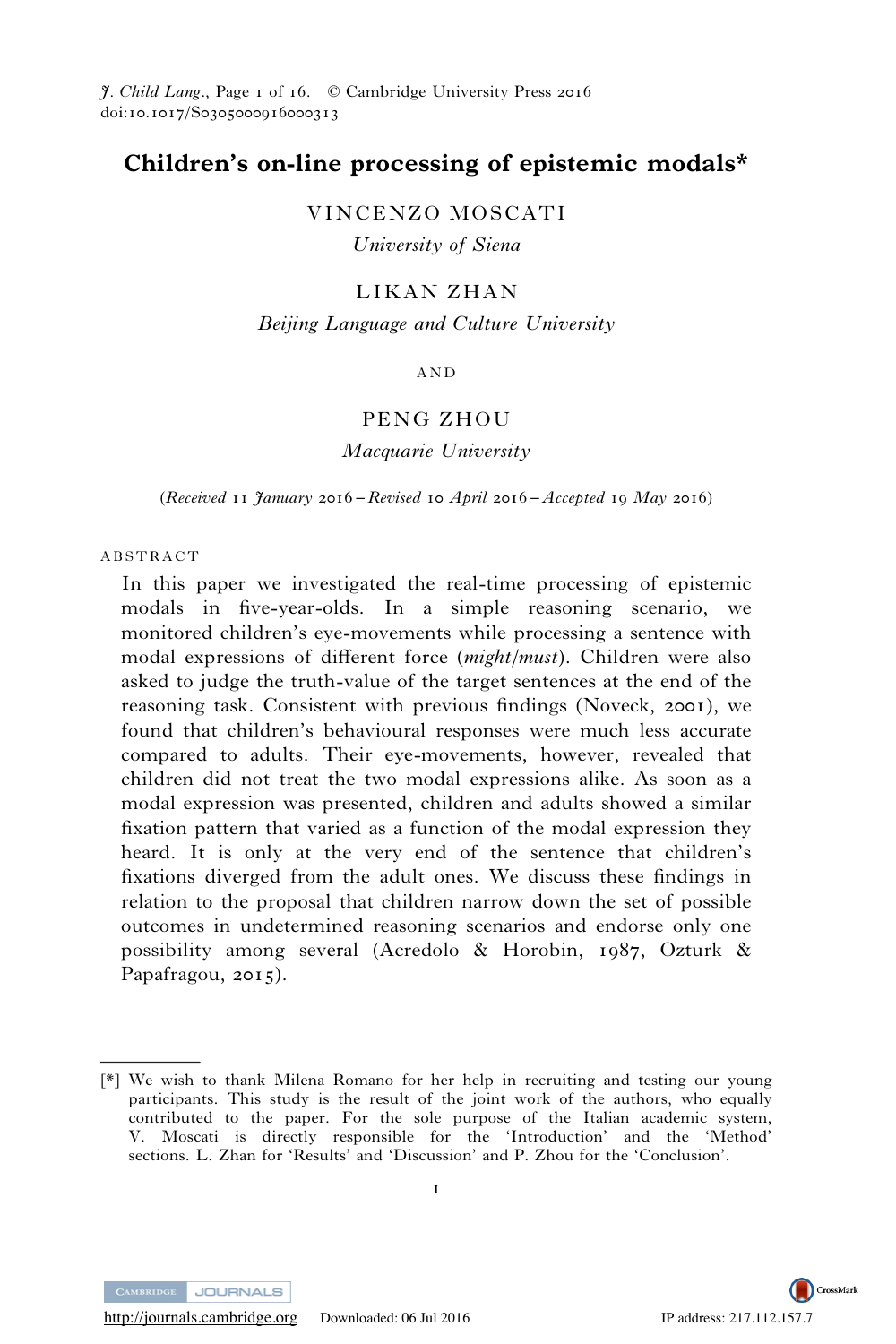#### INTRODUCTION

Epistemic modals express our beliefs about states of the worlds that we assume to be POSSIBLY or NECESSARILY true on the basis of the evidence we have (Palmer,  $1986$ ; Portner, 2009). In many circumstances, their use expresses the speaker's commitment towards the outcome of a reasoning process, and it also informs the hearer about the various alternatives that have, or have not, been excluded. This is the reason why the emergence of the linguistic category of epistemic modality can reveal much about the development of reasoning abilities in young children. At least since Piaget and Inhelder  $(1975)$ , many efforts have been made to capture its development, but to date several important issues still remain unsolved. One of them is the puzzling fact that by the age of five children are already sensitive to the degree of commitment expressed by different modal expressions, yet they fail to evaluate statements that contain these modal expressions in a simple reasoning scenario.

Several production studies revealed that modals begin to appear in children's speech at age two, and that by the age of three children already use them epistemically (Kuczaj & Maratsos,  $1975$ ; Wells,  $1979$ ; Shepherd,  $1982$ ; Perkins,  $1983$ ; Bliss,  $1988$ ; Stromswold,  $1990$ . Despite this early production, it is still unclear when children converge on the adult semantics. In their seminal work, Hirst and Weil  $(1082)$  investigated children's sensitivity to modals of different force by asking them to identify the location of a hidden object solely on the basis of the verbal indications of two characters (e.g. the peanut must be under the cup vs. the peanut may be under the box). When asked to look for the hidden object, five-year-olds consistently went for the location associated with the stronger modal. This result, later replicated in Byrnes and Duff  $(1989)$  and in Bascelli and Barbieri ( $2002$ ), indicates that children are sensitive to scalar terms of the sort *must* > may, where the term on the left entails the one on its right (Horn, 1989). This, however, does not imply that children have already mastered modal semantics. To be considered fully competent, children not only need to be sensitive to the modal force, but also to assign the appropriate modal base to the modal expressions (e.g. epistemic, deontic, ...) and to evaluate the sentence against the appropriate set of alternatives. The problem in the aforementioned studies was that in absence of an adequate background, it was hard to assess what the alternatives taken into consideration were and to control for the modal base children assigned to the modal. In the original Hirst and Weil task, in fact, modal sentences were to be evaluated in the absence of any premise. Thus children had no ground to judge if, for example, the proposition in the must sentences was a logical necessity (i.e. a state of the world that necessary follows from certain premises) or if it was just a

 $\overline{a}$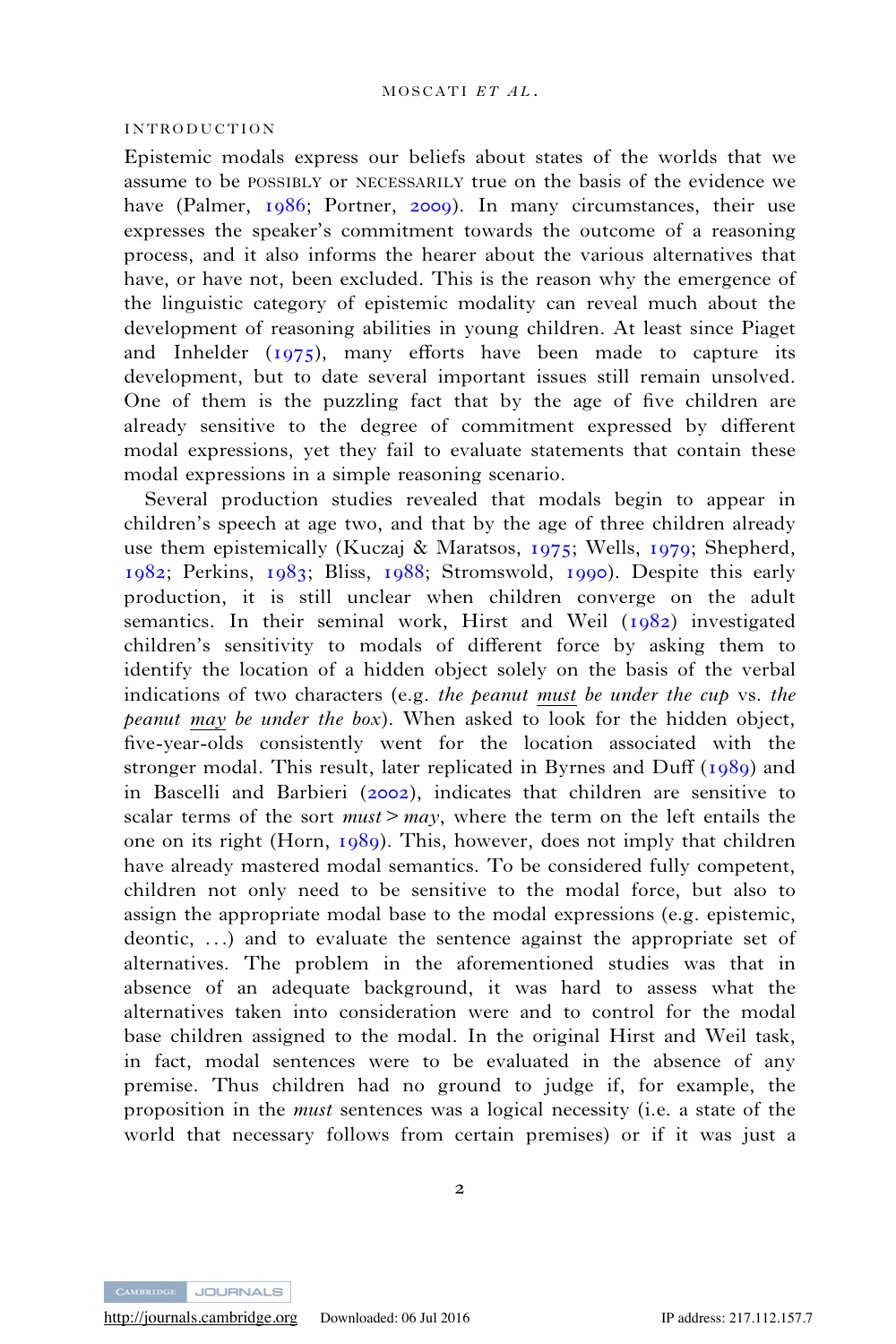statement about the puppet's own belief about the likelihood of a certain event. Therefore, the same results could have been obtained even if, for example, children had incorrectly assumed that *must* and *may* express a degree of confidence of the sort expressed by psych verbs like know and believe, which are also scalar terms. Having pointed out this other possibility of interpreting the data from previous research, we are not claiming that children confuse psych verbs with modals. We simply wish to note that the type of forced-choice tasks used in previous studies does not provide sufficient conditions for testing children's competence with modal semantics.

To overcome this problem, later studies used an explicit reasoning scenario. Noveck, Ho, and Sera  $(1996)$  and Noveck  $(2001)$  tested children's understanding of different types of modal sentences. For example, they looked at simple declaratives similar to the sentences in  $(1)$ and  $(2)$ .

- $(1)$  a bear *has to* be in the closed box
- (2) a bear *might* be in the closed box

Children were asked to evaluate sentences like  $(1)$  and  $(2)$  against a small set of alternatives, the ones that were made salient by a simple reasoning task. In the experimental set-up, children saw a set of three boxes: two open (A and B) and one closed  $(?)$ , as in [Figure](#page-4-0) 1. Children were then told that the content of the closed box was the same as the content of one of the two open boxes, A or B. In this scenario, sentence  $(i)$  was false whereas  $(i)$  was true. In contrast with previous findings, the five-year-olds in the study by Noveck and colleagues were answering at chance in most of the conditions.

Ozturk and Papafragou  $(2015)$  used a slightly different version of this box-task to investigate whether children's poor truth-value judgments were sensitive to the type of reasoning scenario. They used DETERMINED scenarios in which only a single outcome was allowed (scenarios with one box only), and UNDETERMINED scenarios where multiple possibilities had to be considered simultaneously (scenarios with two boxes). In their Experiment <sub>1</sub>, Ozturk and Papafragou used two types of procedures to assess children's comprehension of modal statements. In the first, children had to accept (or reject) a declarative sentence (e.g. the  $X$  has to be in the *yellow box*), while in the second they had to answer to a  $yes/no$  question (e.g. Does the X have to be in the yellow box?). The yes/no answers revealed the sharpest difference between determined and undetermined scenarios: in the determined scenarios, children's performance was similar to the adult one, whereas their proportion of correct *yes/no* answers dropped to the chance level in the undetermined scenarios, regardless of the force of the modal. Although the performance improved with acceptance judgments, the same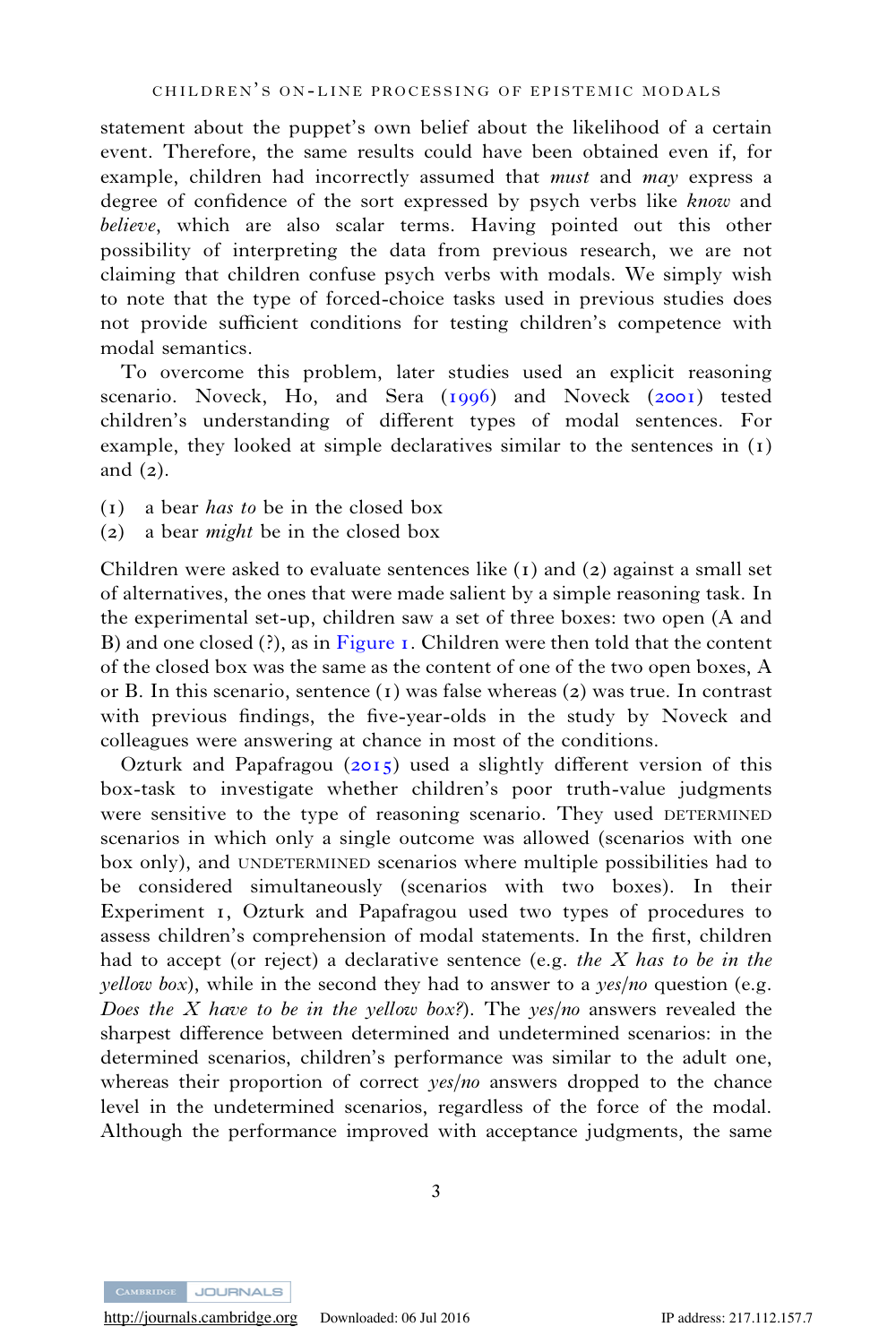<span id="page-4-0"></span>

Fig. 1. Visual display of the scenario used in Noveck (2001).

asymmetry between determined and undetermined scenarios remained, with children being less accurate in the undetermined scenarios than in the determined ones.

Taken together, previous research indicates that although children are sensitive to the relative force of modal expressions, as shown in the seminal work by Hirst and Weil  $(1982)$ , they have difficulties in associating modal sentences with the right truth-conditions. Noveck  $(2001)$ and Ozturk and Papafragou  $(2015)$  have shown that, at around age five, children still fail to consistently accept true sentences and reject false ones. A possible explanation, already voiced in Noveck  $(2001)$  and Ozturk and Papafragou ( $2015$ ), is that children's poor performance is not due to their poor knowledge of modal semantics, but rather to a strategy that allows children to reduce the uncertainty by eliminating some of the alternatives. This tendency, dubbed PREMATURE CLOSURE in Acredolo and Horobin  $(1987)$ , is defined as children's propensity to offer only a single solution to any problem that, because of insufficient or ambiguous information, logically permits more than one result. This interpretation of children's behaviour is consistent with many other studies showing that children tend to make single interpretations based on insufficient information (Somerville, Hadkinson & Greenberg, 1979; Robinson & Whittaker, 1986; Sophian & Somerville,  $1988$ ; Taylor,  $1988$ ; Beck & Robinson, 2001). Thus, according to the PREMATURE CLOSURE HYPOTHESIS, children's poor performance in truth-value decision tasks might not be due to their incomplete knowledge of the modal's semantics, but to their general tendency to make arbitrary choices under uncertainty.

In this paper we tested some empirical predictions that follow from this hypothesis. The first is that children should be advantaged in reasoning scenarios that only allow a single outcome (determined scenarios) as compared to reasoning scenarios that allow more than one (undetermined scenarios), a prediction that has already found support in previous literature. The second prediction is that, if children are already aware of the semantic import of modal expressions, they will process modals in the same way as adults do, at least up to the point where they discard

 $\overline{4}$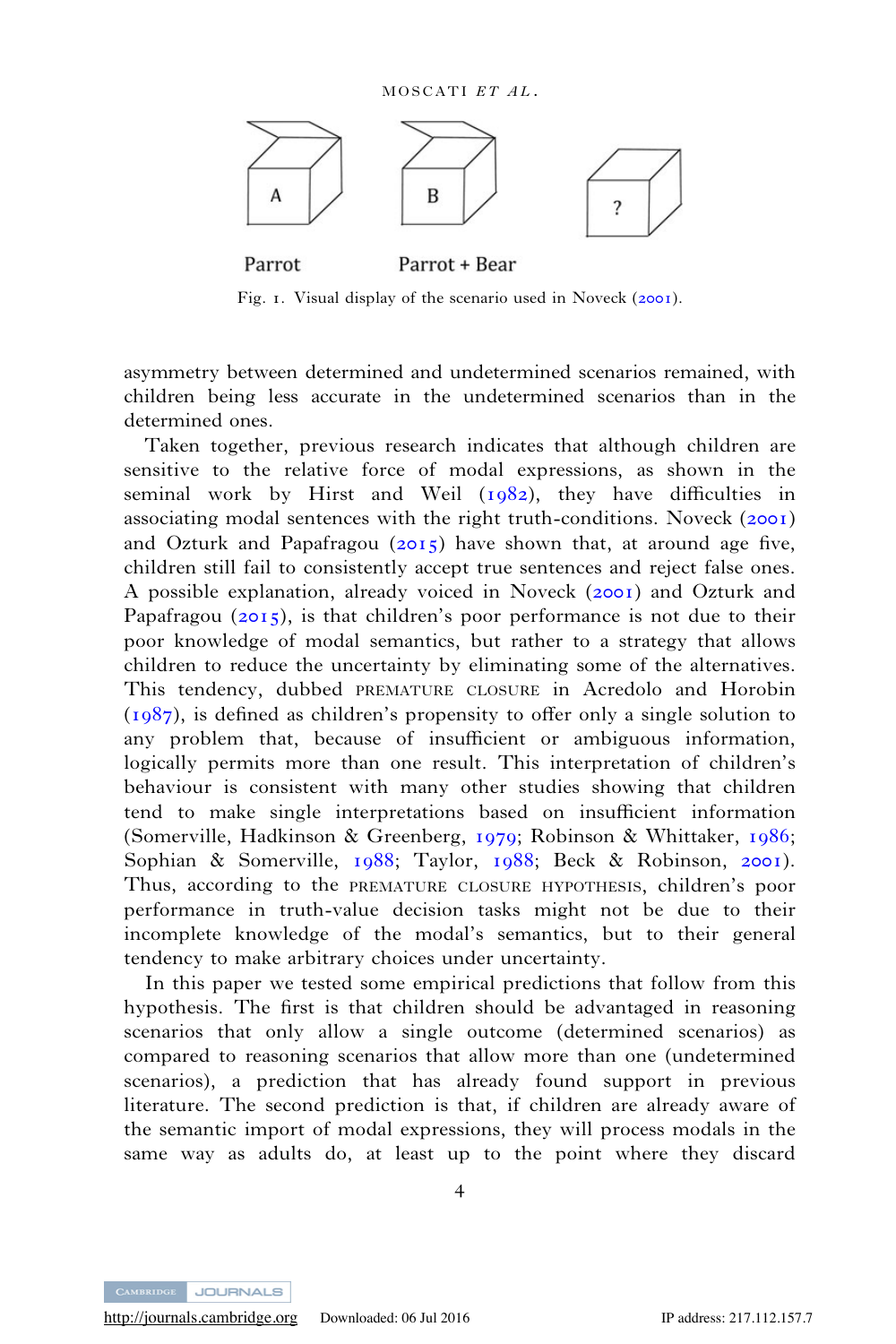alternatives. This prediction has not been tested, since to date no study has investigated children's real-time processing of sentences containing modal expressions. In order to address this point, we designed a new experiment with eye-tracking to determine if eye-movements can reveal the use of different verification strategies in children and adults and, eventually, at what point the two patterns of fixation start to diverge.

### METHOD

In order to look at real-time processing of epistemic modals, we monitored eye-movements in a reasoning task that is similar to the one described in Noveck  $(2001)$ , but in which we also manipulated the type of scenario. As in Noveck, we presented children with a version of the hidden-object task in which they had to infer the content of a closed box. Also, the reasoning rule was the same and participants were told that the closed (orange) box had the same content as one of the two open (green) boxes. However, we asked participants to apply this rule to two different types of scenarios: UNDETERMINED and DETERMINED. In both scenarios we had the same set of boxes, but in the determined scenarios the content of the two open boxes was the same. The consequence of this was that, in the determined scenarios, the content of the closed box was clear, with no room for indeterminacy. To illustrate, consider the set-up for determined scenarios in [Figure](#page-6-0) 2. Here the two open boxes had a monkey each, so that the closed box could also contain nothing other than a monkey. [Figure](#page-6-0) illustrates a typical undetermined scenario, in which the two open boxes had a different content. In this case, a monkey and a pig. By applying the same reasoning rule, now the content of the closed box was compatible with two different possibilities and it was impossible to say which one of the two animals was inside the closed box. Given that the available information is not enough to decide between the two different alternatives (monkey or pig), this scenario represented a typical undetermined problem.

Let us now look more closely at the undetermined scenario in [Figure](#page-6-0)  $\overline{3}$ , in which a variation in the modal's force leads to two different truth-values. Consider the minimal pair below:

- (3) a monkey *might* be in the orange box
- $(4)$  a monkey *must* be in the orange box

By looking at [Figure](#page-6-0) 3, it is easy to check that sentence  $(3)$  is true while  $(4)$  is false, since there could also be a pig in the closed box. Adults are then expected to consistently accept  $(3)$  and reject  $(4)$ . What about children? Let's consider what would happen if a premature closure occurs before children's judgments. At first, if children correctly understand the

5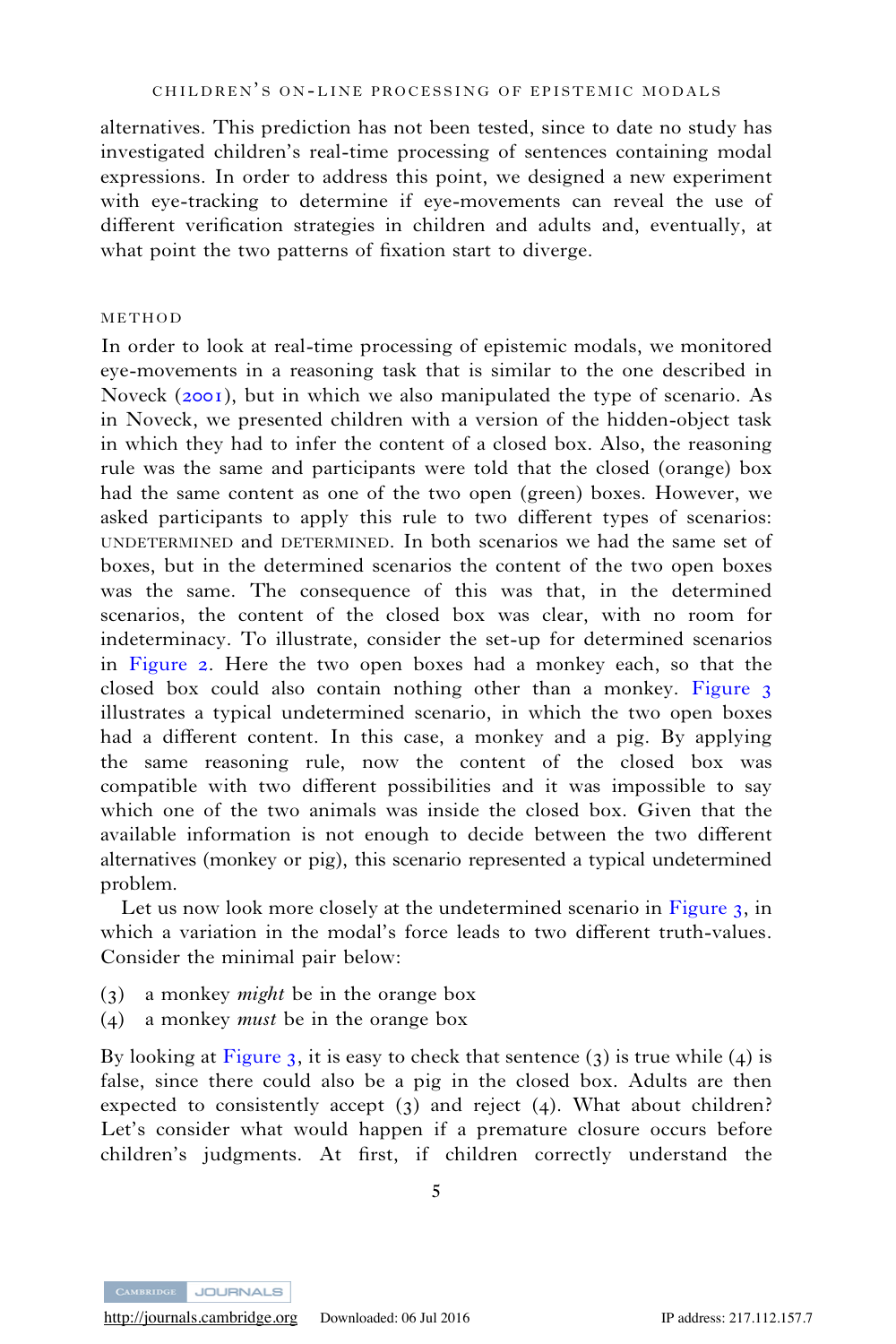<span id="page-6-0"></span>

Fig. 2. Determined Scenario. The closed orange box contains a monkey.



Fig. 3. Undetermined Scenario. The closed orange box contains a monkey or a pig.

reasoning rule, they would build a set of possible outcomes, namely a situation in which a pig is in the box and an alternative situation in which a monkey is in the box. Then, before judging the sentence, they would discard one of the two alternatives. Assuming that the two alternatives are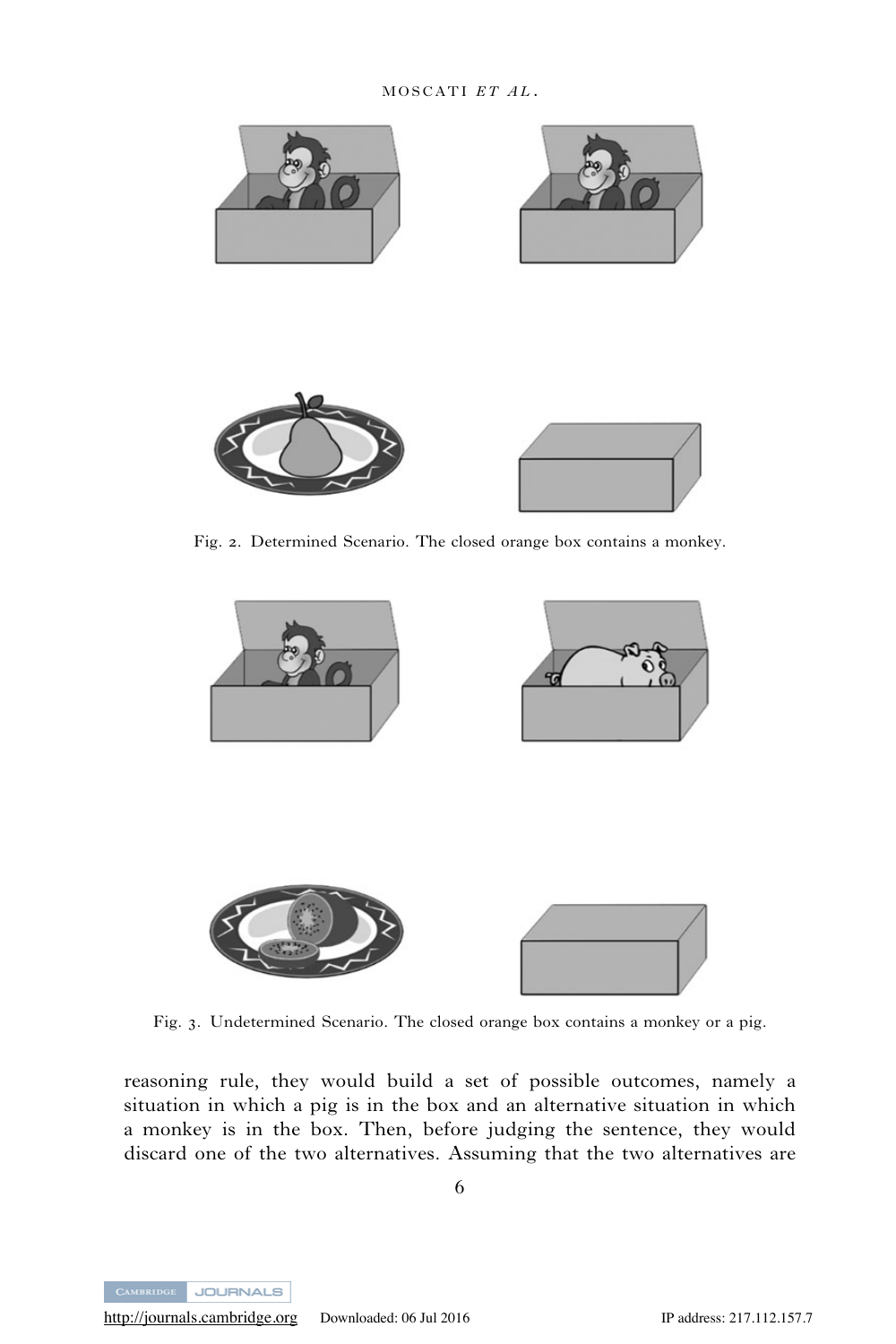equally salient, we may expect that half of the children will decide that a pig is in the box and the other half will decide that a monkey is in the box. Therefore, the problem now becomes fully deterministic: children have arbitrarily reduced an indeterminate problem to a determined one. Adopting this strategy, those children who have chosen the monkey would judge  $(4)$  to be true, whereas those who have chosen the pig would instead judge it to be false. However, it is important to stress the fact that even if a random pattern of responses would be observed, we cannot exclude the possibility that children are aware of the different semantics of the modal expressions. If this is the case, we would then expect to detect children's sensitivity to modal expressions before the moment when premature closure occurs.

For this reason, we monitored eye-movements in order to observe how the different verification strategies associated with different modals unfolded in real time. In the case of expressions like "might  $p$ " as in  $(3)$ , the hearer needs to check if the proposition p is among the array of allowed outcomes. So in sentences like "a monkey might be in the box", one needs to check if the monkey (the MENTIONED OBJECT) is among the possible outcomes. We then expect that might sentences trigger a higher proportion of fixations on the mentioned object. This would happen in a relatively narrow time-window: after the modal has been heard and before that premature closure occurs. By contrast, an opposite pattern is expected in the case of expressions like "must p". Sentences with modals expressing necessity will be verified by looking at potential counter-examples. Thus in sentences like  $(4)$  "a monkey *must* be in the box" a higher proportion of fixations on the unmentioned object is expected. In sum, if sensitive to the meanings of might and must, children are expected to look more at the pig – the UNMENTIONED OBJECT – in sentence (4) than in sentence (3), in the same way as adults would do. It would only be at a later stage, after that PREMATURE CLOSURE occurs, that the adult and the child eye-movement patterns will eventually diverge.

In the determined scenario, on the contrary, premature closure doesn't apply and adult-like responses are expected. In this second scenario, if children are asked to judge a sentence like "a monkey must be in the orange box", they are expected to show an adult-like pattern of responses. Notice that while sentence  $(4)$  is false in the undetermined scenario, now this sentence becomes true in the determined scenario. For this reason, in order to control for a positive bias, in the determined scenario we also presented false sentences involving a fruit on a plate (e.g. a pear might be in the orange box).

We decided to limit the experiment to only four conditions, trying to replicate only the set of previous results (Noveck,  $2001$ ; Ozturk & Papafragou,  $2015$ ) that offer more direct support for the premature closure

7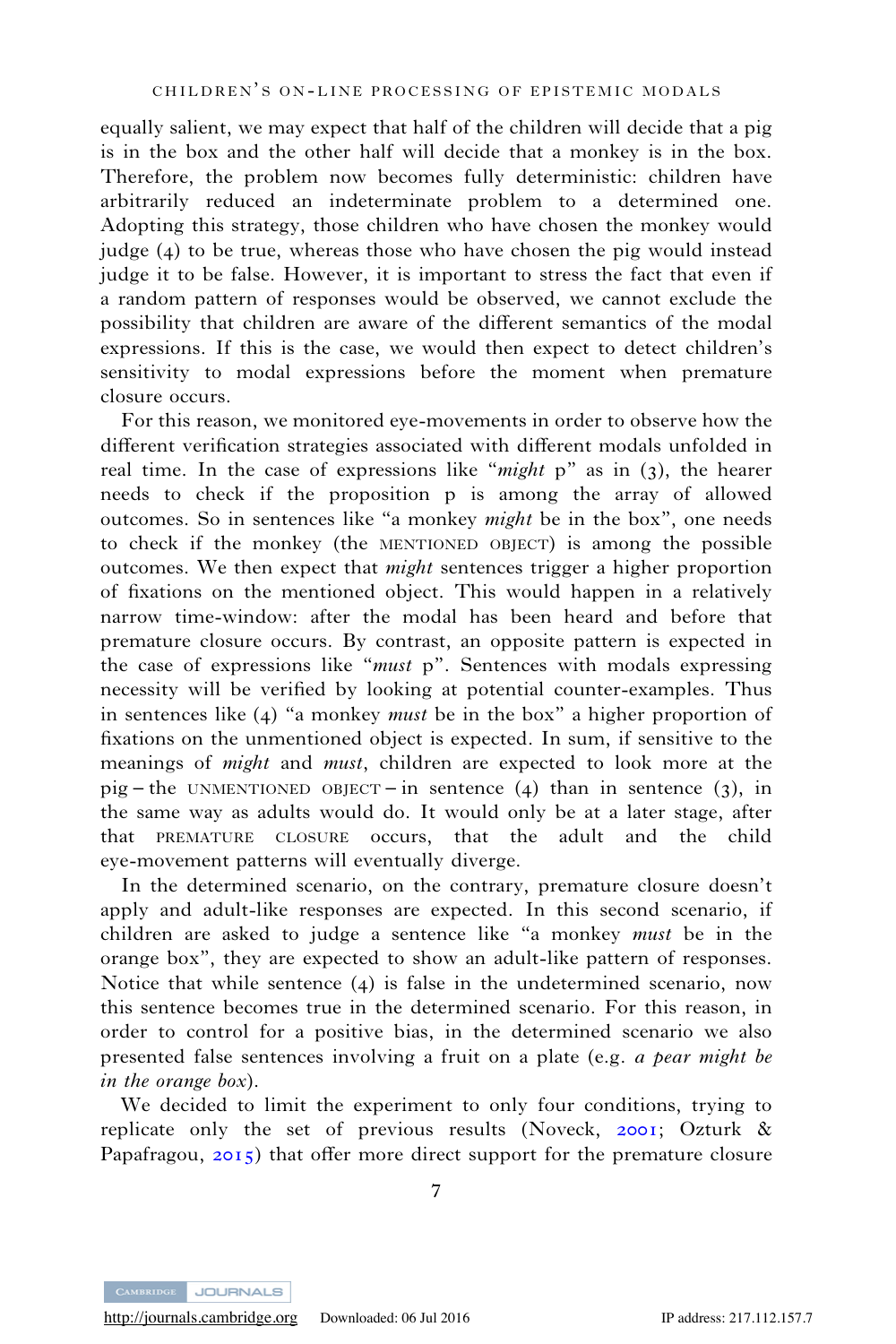#### MOSCATI ET AL.

| Scenario     | Modal         | Examples                                                                              |
|--------------|---------------|---------------------------------------------------------------------------------------|
| Undetermined | might<br>must | $(1)$ a monkey might be in the orange box<br>$(z)$ a monkey must be in the orange box |
| Determined   | must<br>might | $(3)$ a monkey must be in the orange box<br>$(4)$ a pear might be in the orange box   |

TABLE I. Experimental conditions

hypothesis. This was necessary in order to keep the experiment's duration to a minimum, considering the additional time required for the eye-tracking set-up. The four types of sentences are summarized in Table I.

# Participants

Child participants were recruited through a dedicated website (www.ccd. edu.au/services/neuronauts) at Macquarie University. All of them had normal vision and no reported history of speech, hearing, or language disorders. A total of twenty-three children took part in the study. Due to technical calibration problems, four children couldn't participate in the test session. Another five children decided to interrupt the task before the test session concluded. In total, we report data from fourteen children between ages 4;6 and 5;6 (M = 5;0, SD = 0;5). A group of sixteen adults also took part in the study. All of them were students at Macquarie University.

# Procedure and materials

Participants were invited to play a game about a 'mystery box' and introduced to the rules of the game. The experimental procedure consisted of three parts. The first was a short naming task in which participants had to name the animal inside a single open box. This first part familiarized children with the experimental set-up and served to make sure that all children knew the names of the objects visualized in the pictures. In the second part, the reasoning scenario was introduced, and participants saw a set of three boxes and a plate. They were told that the content in the closed orange box was the same as one of the two open green boxes, and also that what was on the plate could not be in the orange box. The only difference between this phase and the following one was that children were allowed to see the content of the orange box before judging the truth-value of a sentence containing no modal term (e.g. there is a monkey in the box). The purpose of this second stage was to show children that the orange box could contain only one object, so as to exclude the possibility that it could contain both the objects in the green boxes. We also included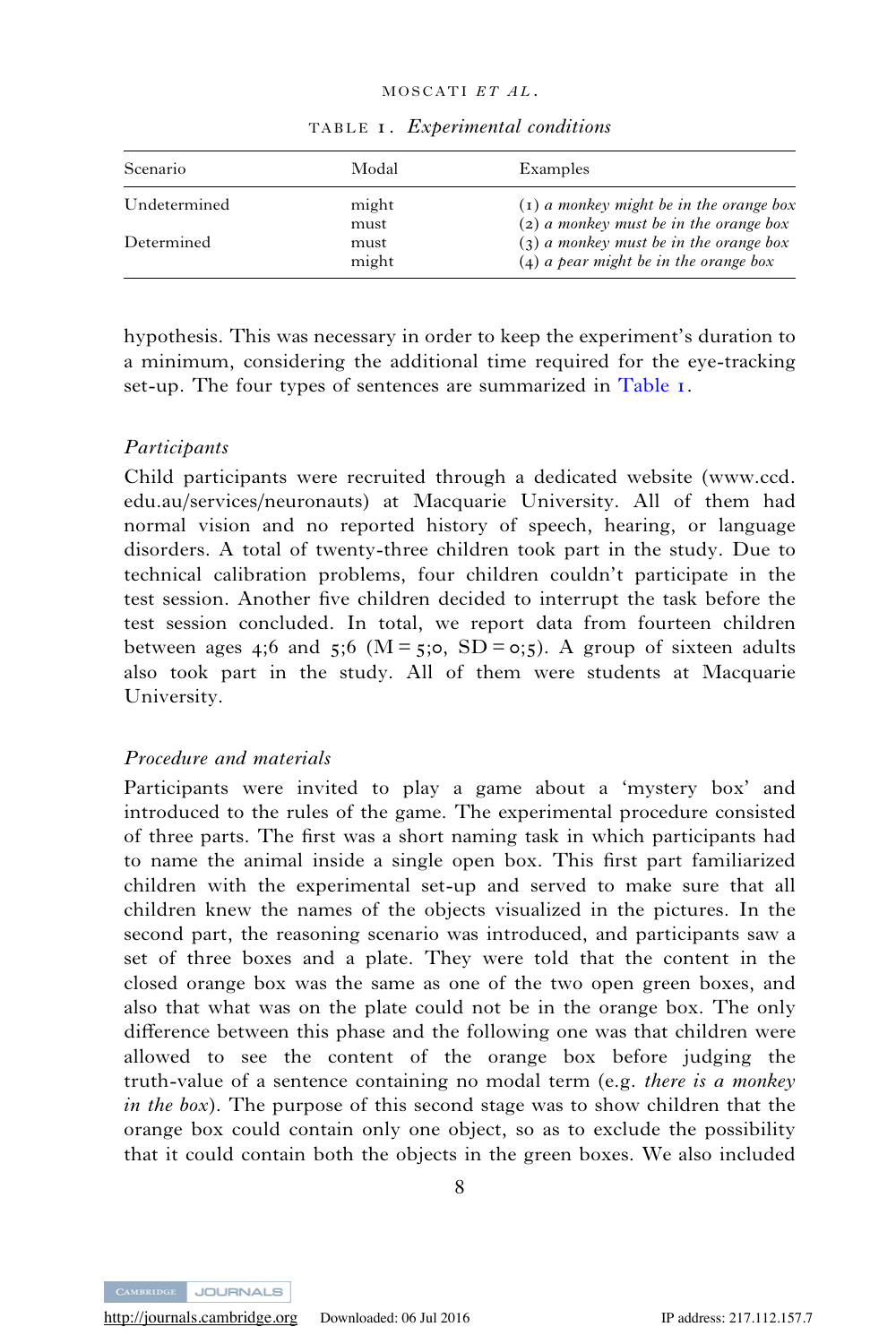an object on a plate – an item that clearly cannot occur in the orange  $box - in$ order to create false might sentences of the kind "a pear might be in the orange box". This allowed us to counterbalance the overall number of true and false sentences. Finally, in the third phase, participants heard thirty-two target sentences and this time they were not allowed to peep inside the orange box. Trials were evenly split between determined and undetermined scenarios, and participants heard eight sentences in each condition, for a total of thirty-two trials presented in random order. Both children and adults were tested using a visual world paradigm (Tanenhaus, Spivey-Knowlton, Eberhard & Sedivy, 1995; see also Trueswell, Sekerina, Hill & Logrip, 1999; Snedeker & Trueswell, 2004; Snedeker & Yuan, 2008; Choi & Trueswell, 2010; Zhou, Crain & Zhan, 2012, 2014; Zhan, Crain & Zhou,  $2015$ ). The visual display was divided into four interest areas (IAs), one for each corner of the screen. A cluster of objects occupied the centre of each IA, as in [Figures](#page-6-0)  $2$  and  $3$ . For each trial, all visual stimuli were presented in the same sequence: first, the full set of boxes and the plate appeared on the screen, with the two green boxes initially closed. Then, the two green boxes opened, revealing their content. At this point, the target sentence uttered by a female voice was presented via two external speakers. Participants' eye-movements were recorded from the onset of the target sentence with a sampling rate of 500 Hz and were classified according to the IA. Participants sat at about 60 cm from the monitor and their eye-movements were recorded using an EyeLink 1000 without head support.

### RESULTS

We report results of the behavioural responses first. As [Figure](#page-10-0)  $4$  shows, adults were at ceiling in almost all the experimental conditions, regardless of the type of scenario. Children's proportion of correct answers instead strongly differed between determined and undetermined scenarios. While their performance was nearly adult-like in the determined condition (i.e.  $86.9\%$  with *might* and  $97.6\%$  with *must*), it dramatically dropped in the undetermined condition. In fact, the overall proportion of adult-like answers in the undetermined condition was much lower, i.e.  $57 \cdot 1\%$  with  $might$  and  $40.4\%$  with *must*. Notice that, while in the undetermined condition accuracy was slightly higher for might, in the determined condition accuracy was instead higher for must. This could be due to a mild positive bias, since in each scenario the sentences associated with the highest accuracy were the ones in which the correct answer was the 'true' one.

We fit participants' responses for each modal expression into generalized linear mixed models computed in R  $(v.3.0.0; R$  Development Core Team, ), and a comparison of deviance of chi-square tests between different models suggested that the best-fitting ones were those in which Group was

 $\mathbf Q$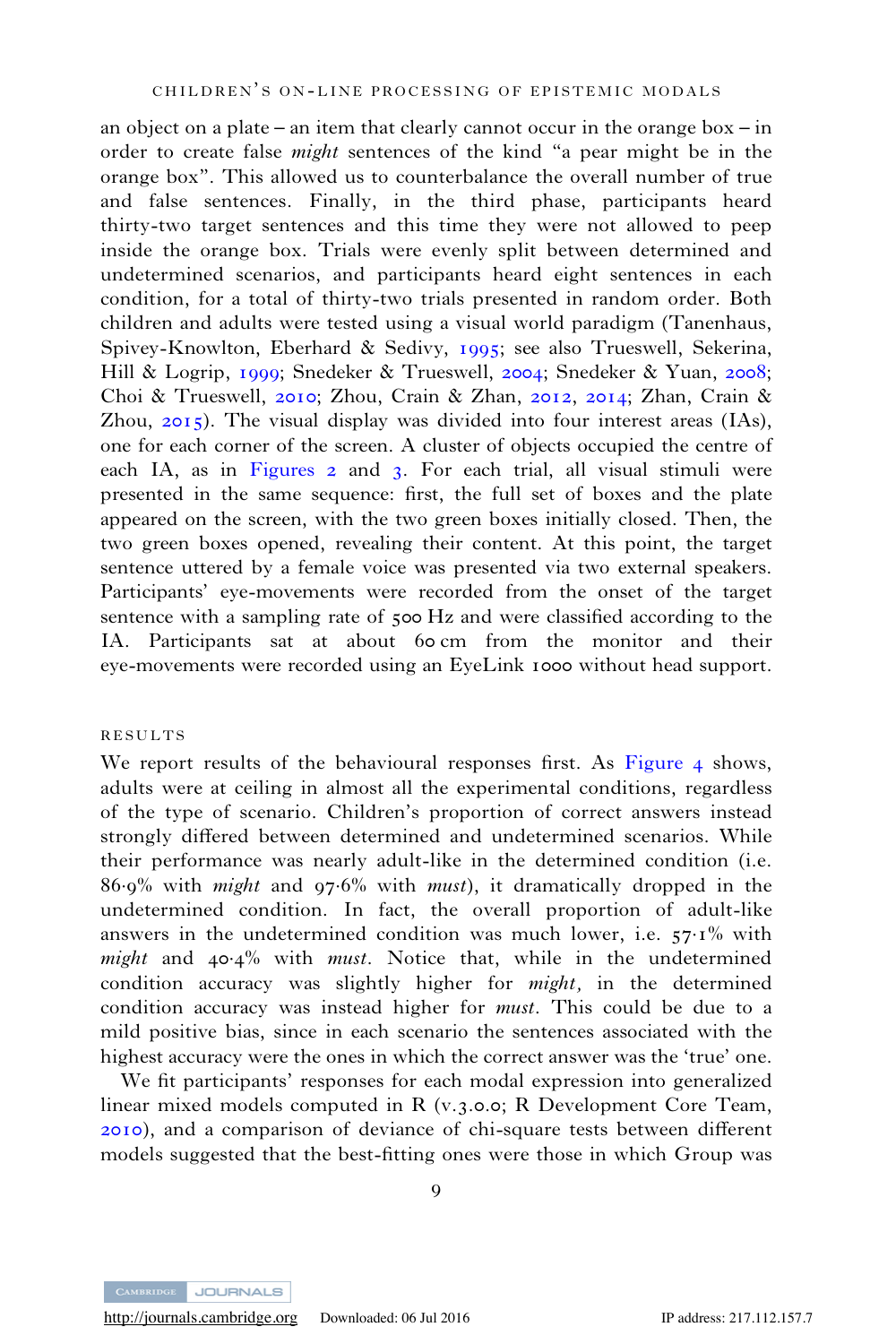<span id="page-10-0"></span>

Fig. 4. Proportion of correct responses in the Determined and Undetermined condition.

included as a predictor. For the determined condition, the model revealed no significant Group difference in the probability of correct answers, regardless of the modal expression. By contrast, the probability of correct responses differed in the undetermined condition for the two groups. These results, summarized in [Table](#page-11-0) 2, show that children's probability of giving the correct responses was lower with respect to the adults' one, but only in the undetermined condition.

We also explored individual data in the undetermined condition, looking for a possible bimodal distribution of children's behavioural responses. We report individual data in the scatterplot in [Figure](#page-11-0)  $\overline{5}$ . As the figure shows, children's answers were normally distributed, and no child was above 80% of adult-like answers.

These results replicated previous findings in the literature and confirmed children's poor performance in decision tasks under indeterminacy. We now turn to the eye-movement data, looking at the pattern observed in the undetermined condition.

In preparing the eye-movement data, we pooled any fixations shorter than 80 ms with their preceding or following ones if they were within  $\circ$ -5° of visual angle, otherwise we deleted them. This is because short fixations are a result of false saccade planning rather than meaningful information processing (Rayner & Pollatsek,  $1989$ ). We then equally divided the test scene into four interest areas: the closed box, the open box with the mentioned animal, the open box with the unmentioned animal, and the

IO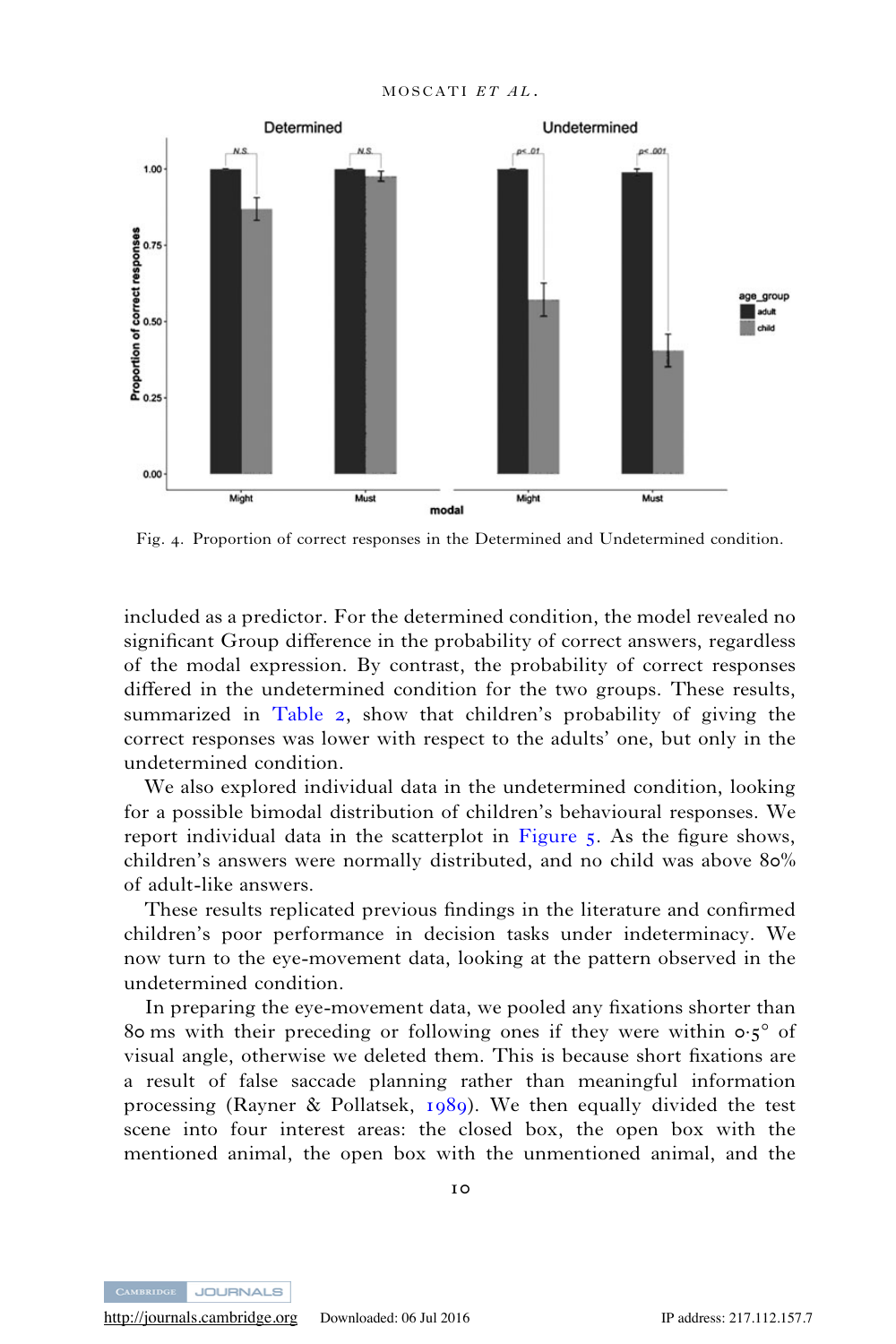<span id="page-11-0"></span>

| CHILDREN'S ON-LINE PROCESSING OF EPISTEMIC MODALS |  |  |  |
|---------------------------------------------------|--|--|--|
|---------------------------------------------------|--|--|--|

|                           | Modal<br>Word | Fixed<br>Effects | Estimate          | Std.<br>Error | z<br>value        | $Pr(>\vert z \vert)$ |
|---------------------------|---------------|------------------|-------------------|---------------|-------------------|----------------------|
| Undetermined<br>Condition |               |                  |                   |               |                   |                      |
|                           | must          |                  |                   |               |                   |                      |
|                           |               | (Intercept)      | $-0.01$           | $O \cdot I O$ | $-0.10$           | O·Q2                 |
|                           |               | Group            | $-\circ \cdot 89$ | O.2O          | $-4.47$           | $0.00$ ***           |
|                           | might         |                  |                   |               |                   |                      |
|                           |               | (Intercept)      | $-0.00$           | $O \cdot I O$ | $-0.00$           | I O                  |
|                           |               | Group            | $-0.56$           | 0.18          | $-3.17$           | $0.00$ **            |
| Determined                |               |                  |                   |               |                   |                      |
| Condition                 |               |                  |                   |               |                   |                      |
|                           | must          |                  |                   |               |                   |                      |
|                           |               | (Intercept)      | O O O             | $O \cdot I O$ | O O O             | I O                  |
|                           |               | Group            | $-0.02$           | 0.15          | $-\circ \cdot 16$ | $\circ 87$           |
|                           | might         |                  |                   |               |                   |                      |
|                           |               | (Intercept)      | O O O             | $O \cdot I O$ | O O O             | 1.00                 |
|                           |               | Group            | $-0.14$           | 0.16          | $-0.00$           | 0.37                 |

TABLE 2. Main effects of Group for Condition and Type of Modal

NOTES: Formula in R: Response∼ I + Group + (I Subject) + (I + Group | Item). Reference level for Group = Child. \*\* $p \leq \infty$ <sub>1</sub>, \*\*\* $p \leq \infty$ .



Fig. 5. Proportion of correct responses in the Undetermined Condition for each participant.

plate. We then partitioned the test audio of the length  $\frac{1}{2}$  rooms into  $\frac{1}{2}$ temporal bins, each 300 ms long, and we grouped them into three main interest periods (IP). The first (PERIOD I) started at the beginning of the audio signal and ended before the onset of the modal. The second (PERIOD II) spanned the whole verbal cluster, and it included the modal and the copular verb. The last one (PERIOD III) began at the onset of the prepositional phrase and lasted until the end of the sentence. The dependent variable of this experiment is the proportion of fixations in a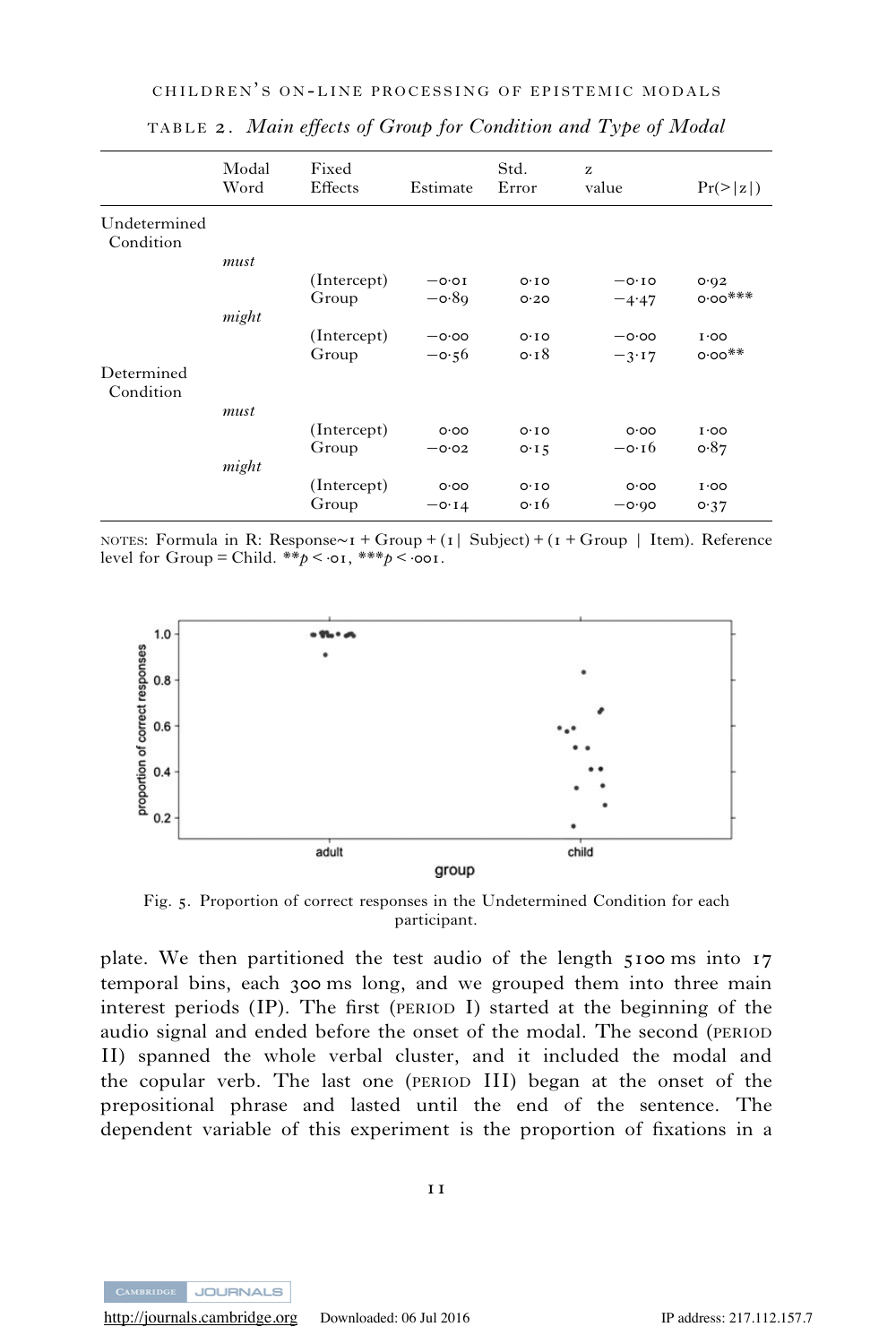<span id="page-12-0"></span>

Fig. 6. Participants' proportion of fixations on the unmentioned character.

particular area in a specific temporal bin. Figure 6 illustrates participants' fixations on the unmentioned character as the test audios unfold.

Figure 6 shows that the fixation pattern in the undetermined scenario is roughly the same until the presentation of the modal (PERIODS I and II). At the beginning of the third interval, that coincides with the onset of the prepositional phrase (PERIOD III), two different fixation patterns emerged both in adult and children: the unmentioned animals were more fixated when the modal word was *must* than when it was *might*. This indicates that the modal term played a role in directing the eye-gaze toward the unmentioned object, as a result of the adoption of a different verification strategy for each modal expression. Figure 6 also shows that, towards the end of the sentence, the difference between *must* and *might* disappeared in children, while it persisted in adults.

We analyzed the data by fitting them into linear mixed models, again using the R software package. Since we were interested in determining the variations of the proportion of fixations on the unmentioned object triggered by the type of modal, we treated Group, Modal, and Temporal Bin as fixed effects. For the purpose of the analysis, we again used the same division into three interest periods coinciding with the onset of the sentence (PERIOD I), the onset of the modal (PERIOD II), and the final prepositional phrase (PERIOD III). Because proportions of fixations were used as the dependent variable, the data were first transformed using an empirical logit function (Barr, 2008). A comparison of deviance of

 $I<sub>2</sub>$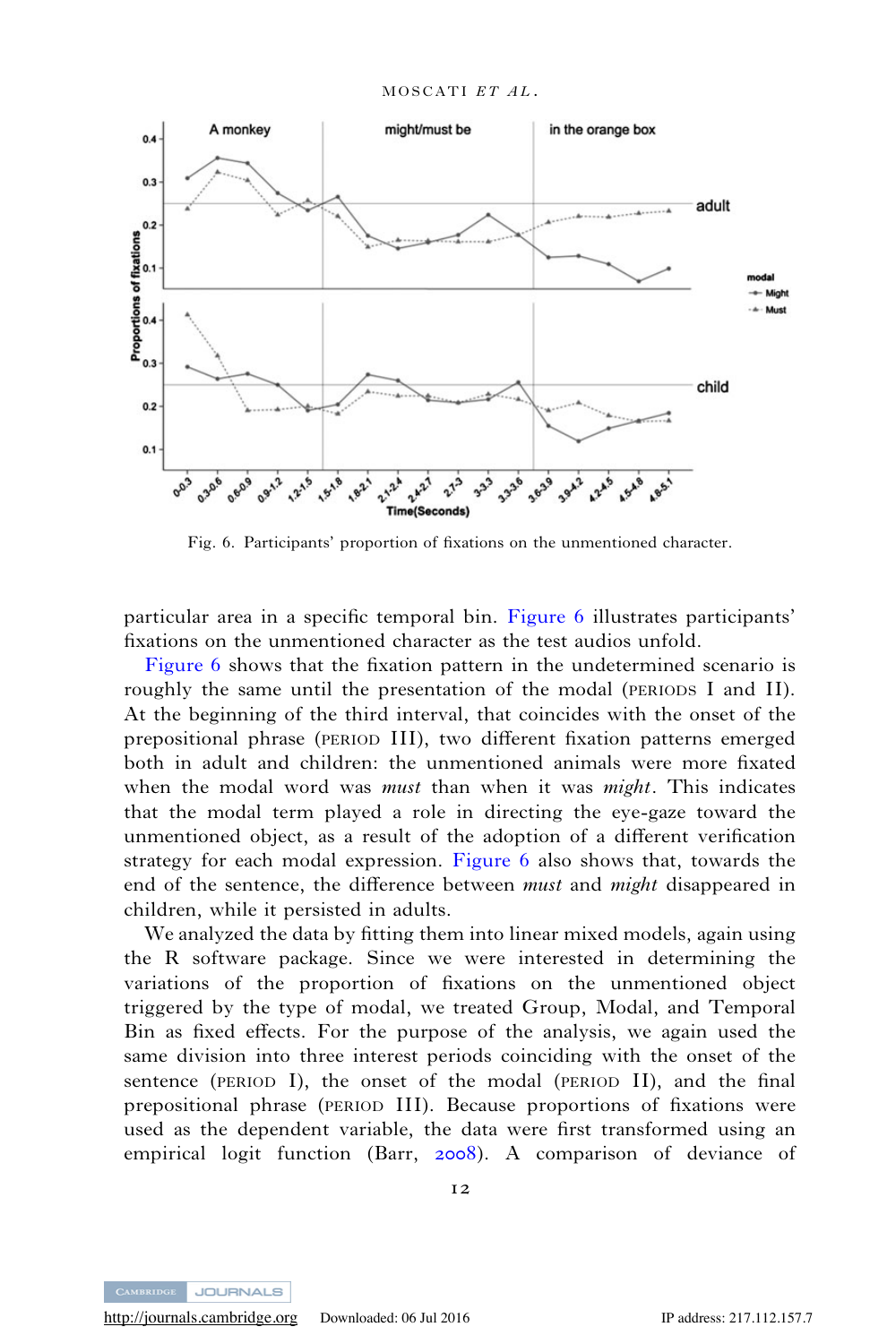| <b>Interest Period</b> | <b>Fixed Effects</b> | Estimate       | Std. Error    | df    | t value       | Pr(>  t )     |
|------------------------|----------------------|----------------|---------------|-------|---------------|---------------|
| I. A monkey            |                      |                |               |       |               |               |
|                        | (Intercept)          | $-0.51$        | o·o8          | 24.89 | $-6.73$       | $0.00$ ***    |
|                        | Temporal bin         | $-0.14$        | O O 4         | 32.71 | $-3.41$       | $0.00$ **     |
|                        | Group                | $-0.14$        | $O \cdot I I$ | 22.66 | $-1.25$       | O·22          |
|                        | Modal                | O O 3          | O O Q         | 10.54 | 0.32          | 0.75          |
|                        | $Group \times Model$ | $O \cdot I O$  | $O \cdot I$ 4 | 20.25 | 0.73          | O.47          |
| II. might/must be      |                      |                |               |       |               |               |
|                        | (Intercept)          | $-\circ 78$    | o·o8          | 24:17 | $-9.65$       | $0.00$ **     |
|                        | Temporal bin         | O O 2          | 0.03          | 21.24 | O.97          | 0.34          |
|                        | Group                | O <sub>1</sub> | $O \cdot I O$ | 27.76 | 1.88          | O O 7         |
|                        | Modal                | O O 7          | $O \cdot I I$ | 23.99 | o.60          | 0.56          |
|                        | $Group \times Modal$ | $-0.07$        | 0.15          | 27.84 | $-0.47$       | $\circ 64$    |
| III. in the orange box |                      |                |               |       |               |               |
|                        | (Intercept)          | $-\circ 68$    | $o \cdot o$   | 34.23 | $-7.22$       | $0.00$ ***    |
|                        | Temporal bin         | $-0.03$        | O O 3         | 34.95 | $-0.97$       | 0.34          |
|                        | Group                | O O 2          | $O \cdot I$ 4 | 31.48 | $O \cdot I$ 3 | o.89          |
|                        | Modal                | $-\circ 26$    | O·IO          | 19.68 | $-2.62$       | $0.02*$       |
|                        | $Group \times Modal$ | o.26           | 0.15          | 16.63 | 1.74          | $O \cdot I O$ |

TABLE 3. Logistic regression model results of the eye-movement data (empirical logit transformed)

NOTES: Fixations were transformed using the following empirical logit formula (Barr,  $2008$ ): proportion =  $ln((y + o.5)/(n-y + o.5))$ ; where y is the number of fixations in the interested areas during a particular temporal bin and  $n$  is the total number of fixations in that temporal bin.

Formula used in R: response∼ + Temporal bin + Group × Modal + ( + Modal + Temporal bin | Subject) +  $(r + Group + Temporal bin$  | Item). Reference level for  $Group = Child;$ Modal = Might.  $*_p < \cdot o_5$   $**_p < \cdot o_1$ ,  $**_p < \cdot o_0$ .

chi-square tests revealed that the best-fitting model was the one in which Group, Modal, and Temporal Bin were included as predictors. A power analysis (powerSim function in R) revealed that our model had a  $96.6\%$ probability of detecting a main effect of Modal and a  $45.2\%$  probability of detecting a significant interaction between Modal and Group. Results are summarized in Table 3.

In the first two interest periods, the models revealed no main effects of Modal or Group, although there was a main effect of the Temporal Bin in Period I. More interesting is the final period, the one following the presentation of the modal (PERIOD III). In PERIOD III, the model revealed a main effect of Modal, indicating that the probability of fixating on the unmentioned object was significantly higher when the modal word was must than when it was *might*. No interactions were observed between Group and Modal. The results indicate that both children's and adults' fixations on the unmentioned object increased when presented with the  $must$  sentences. This is shown in [Figure](#page-12-0)  $6$ , most clearly in the Temporal

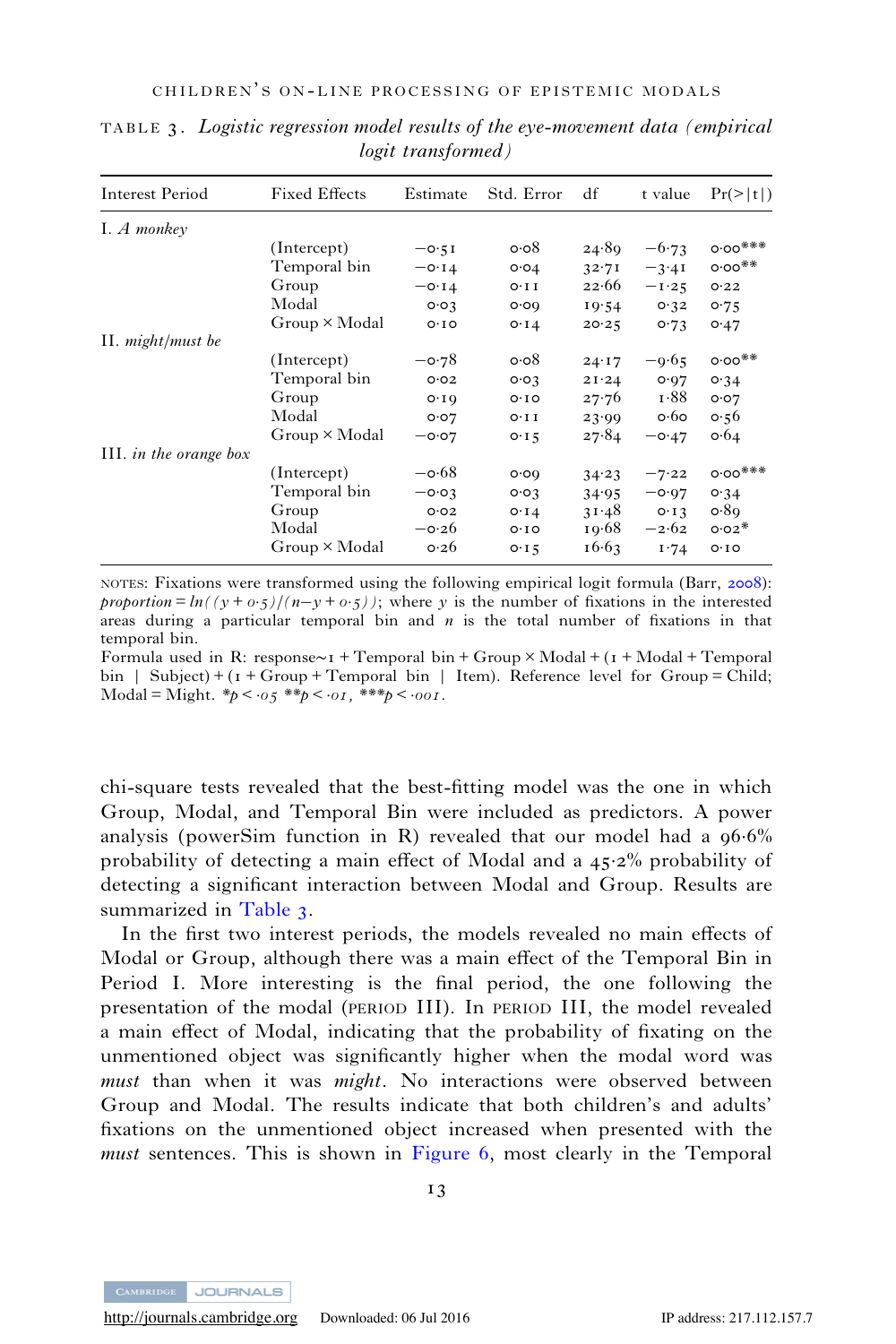Bins between  $3.6$  and  $4.2$ , where adults and children exhibited very similar patterns of fixations.

### DISCUSSION

Children's low proportion of correct truth-value judgments replicated previous findings, confirming that children's difficulties with modals are largely found in contexts of indeterminacy. In these contexts, however, we also found that children explored the visual scenario in two different ways, depending on the type of modal they heard: they looked more at the unmentioned object when they heard sentences with *must* and less when they heard sentences with *might*. This pattern was the same for adults and children in the time-window immediately following the verb cluster  $\textit{modal} + \textit{be}$ . This finding excludes the possibility that children simply treat the two modals alike, and it reveals their sensitivity to modal semantics. Our results also revealed that an important difference in the pattern of fixations emerged between the two groups towards the end of the sentence. In the last portion of PERIOD III, adults but not children continued to look more at the unmentioned object. This result could be explained by assuming that the point at which the two patterns diverge coincides with the point of premature closure. Overall, our behavioural and eye-tracking results are consistent with the idea that five-year-olds are sensitive to the semantics of different modal expressions, but that their truth-value judgments are influenced by their tendency to make arbitrary choices that obliterates their early knowledge of modal semantics.

# CONCLUSION

Epistemic modality is a complex category that has been often investigated by looking at children's behaviour in tasks where they need to represent and store in mind situations that might not be real. This kind of task arguably requires non-trivial cognitive abilities and it is thus important to be aware of the demands associated with the experimental procedure. In this study we explored the idea that children's alleged difficulties with modal semantics were in fact not due to their poor comprehension of modal terms, but instead to the high demands introduced by the hidden-object paradigm. Our results added new evidence in favour of the view that five-year-olds already have an advanced linguistic competence for the semantics of epistemic modals, despite their poor accuracy in judgment tasks. On the one hand, we replicated previous findings showing that young children struggle in judging the truth-value of modal statements in the same way as adults. On the other, we provided new data (eye-movements) in support of the idea that children at this stage are already sensitive to the semantic differences between POSSIBILITY and NECESSITY. A comparison of the eye fixation patterns between children and adults has revealed that the two groups rely on the

14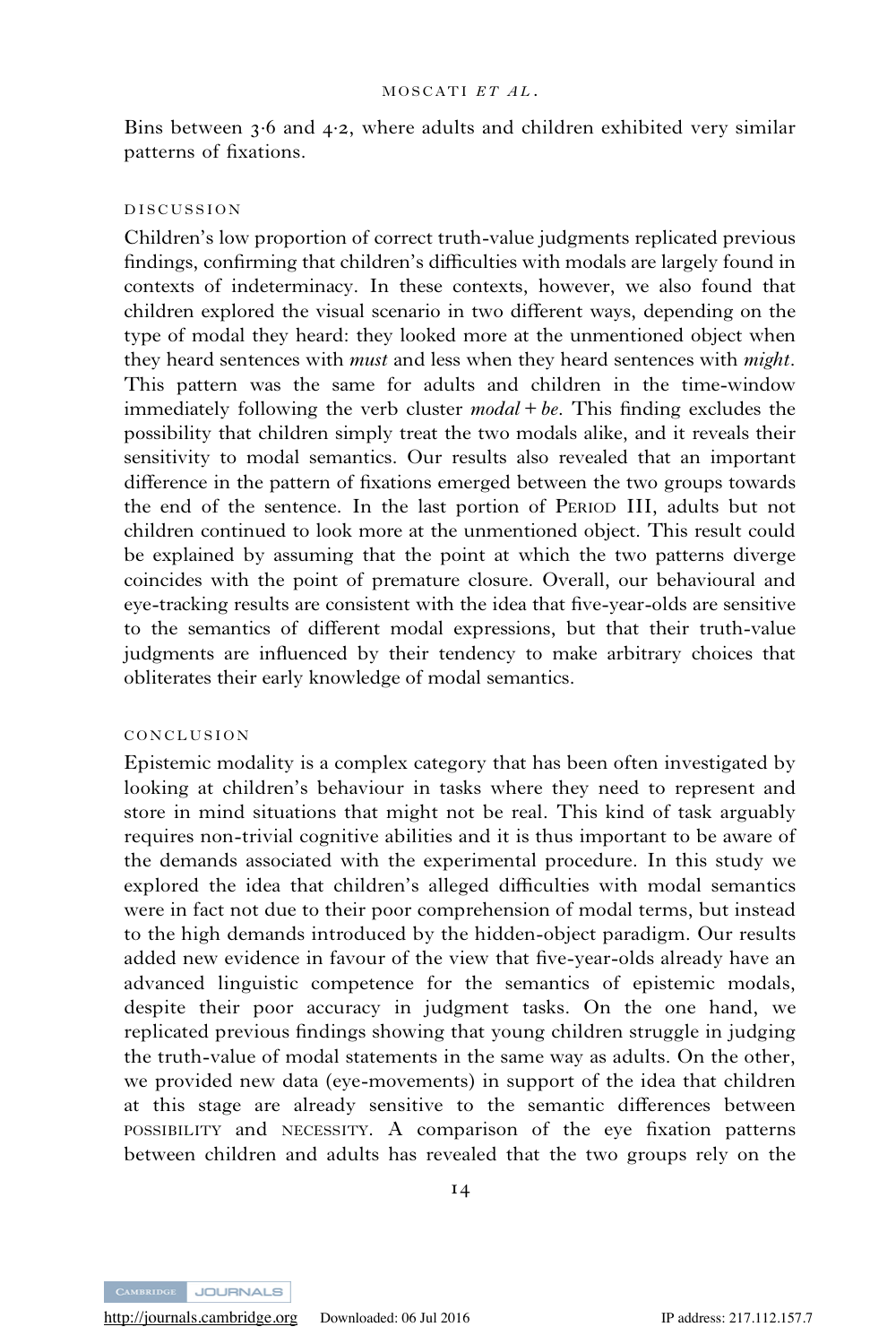<span id="page-15-0"></span>same reasoning strategies, at least in the time-window that immediately follows the offset of the modal. On the basis of these findings, we propose that the reason for children's lower performance in truth-value judgments resides not in an incomplete semantic competence, but rather in their tendency to reduce uncertainty, at least in the type of reasoning tasks that have traditionally been used.

The factors underlying this tendency to PREMATURE CLOSURE remains to be investigated, and its precise characterization is beyond the goals of the present paper. However, we wish to conclude by speculating on what could be the sources of children's premature closures. One possibility is that children's non-adult responses are vitiated by the pragmatics of the task. It is conceivable that children could mistakenly interpret the task as a sort of guessing game in which they find it more appropriate to endorse a specific outcome instead of providing a fully informed judgment on the basis of the premises they have. A second possibility is that the source of children's non-adult judgments reflects a deeper strategy to minimize the cognitive load associated with indeterminacy. More specifically, children could use premature closures to reduce the cognitive demands of situations in which different outcomes have to be considered and stored in mind. Discriminating between these two alternatives is not trivial, but it seems to us to be empirically feasible. For example, if task-related pragmatic factors play a role in determining children's high proportion of non-adult judgments, we would expect that this proportion should decrease if extra training is provided. In contrast, if premature closures are determined by the effort of keeping the alternatives in mind, we should be able to increase (or decrease) the judgment's accuracy by experimentally manipulating the number and the complexity of the alternatives. Once we have understood what are the factors behind premature closure, we might expect that this tendency could be reduced, if not removed, to observe children's knowledge of modal semantics also in their behavioural responses based on truth-value judgments.

### REFERENCES

- Acredolo, C. & Horobin, K. (1987). Development of relational reasoning and premature closure. Developmental Psychology  $23(i)$ ,  $13-21$ .
- Barr, D. J. (2008). Analyzing 'visual world' eyetracking data using multilevel logistic regression. Journal of Memory and Language 59, 457-74.
- Bascelli, E. & Barbieri, M. S. (2002). Italian children's understanding of epistemic and deontic modal verbs *dovere* (must) and *potere* (may). *Journal of Child Language*  $29, 87 - 107$ .
- Beck, S. R. & Robinson, E. J. (2001). Children's ability to make tentative interpretations of ambiguous messages. Journal of Experimental Child Psychology  $79, 95-114$ .
- Bliss, L. S. (1988). Modal usage by pre-school children. Journal of Applied Developmental  $Psychology$  **9**, 253–61.
- Byrnes, J. P. & Duff, M. A. (1989). Young children's comprehension of modal expressions. Cognitive Development 4, 369-87.